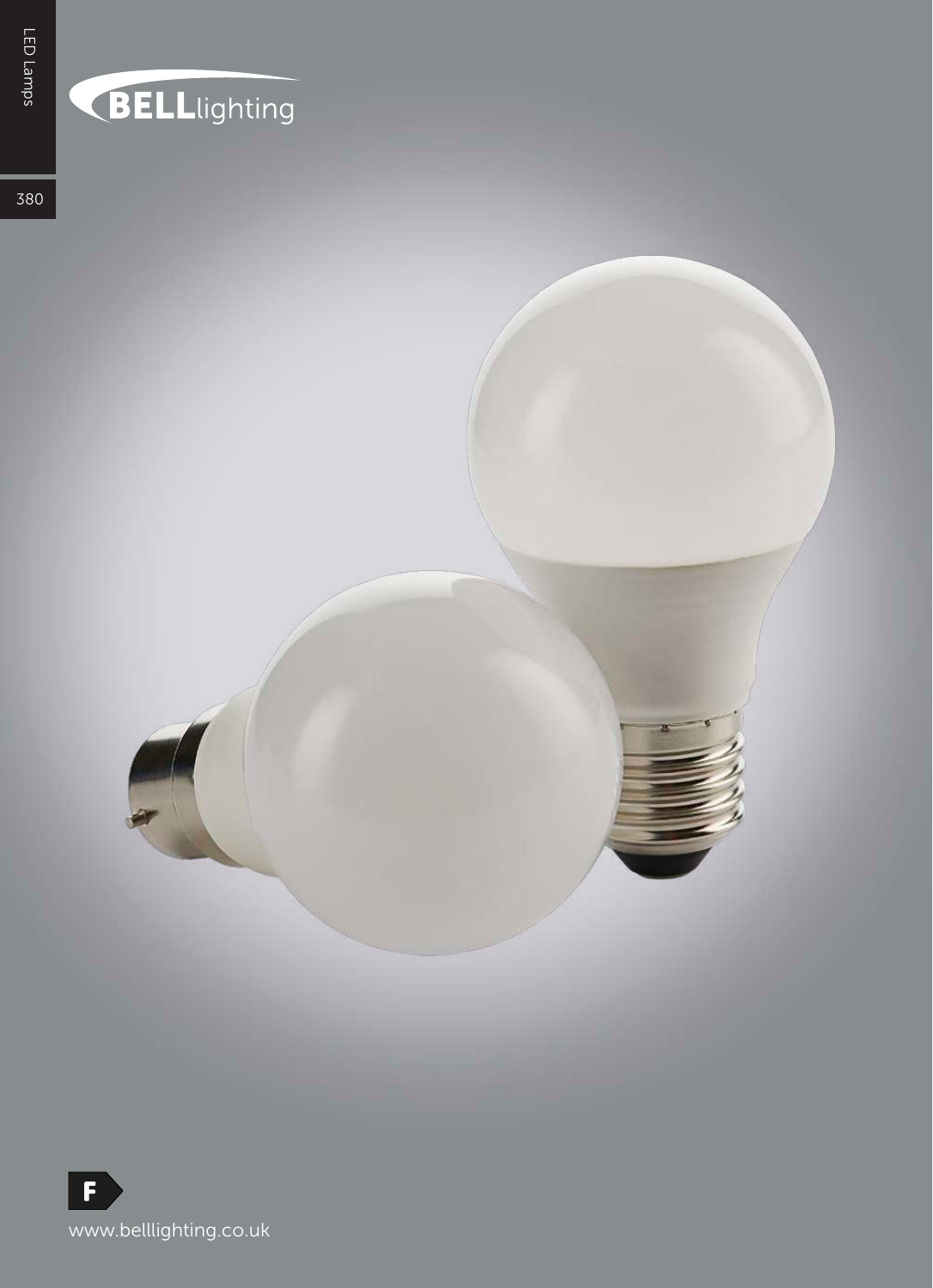## **BELL**lighting

#### LED GLS

The most cost-effective way of upgrading inefficient lighting. The foundation of LED Lighting (the SMD Candle, Round & GLS) are lamps that the market has become heavily reliant on over the past 10 years. Our LED GLS comes in 4 different wattage options, Clear & Opal with Warm White, Cool White or Daylight output.

- Direct size replacement for Standard GLS
- Suitable for firerated fixtures
- 30000 hours



Daylight Opal 6W H 102mm Ø55mm 9W H 113mm Ø58mm 12W H 117mm Ø60mm 18W H 130mm Ø74mm

1 Exceeds EU standard of 70 for Lumens Maintenance Ratio

2 Exceeds EU standard of RA 80 for Colour Rendering Index 3 Subject to terms & conditions (Contact Customer Service)

Call Customer Service or see website for maximum loading and dimmer compatibility.



381

technical@belllighting.co.uk sales@belllighting.co.uk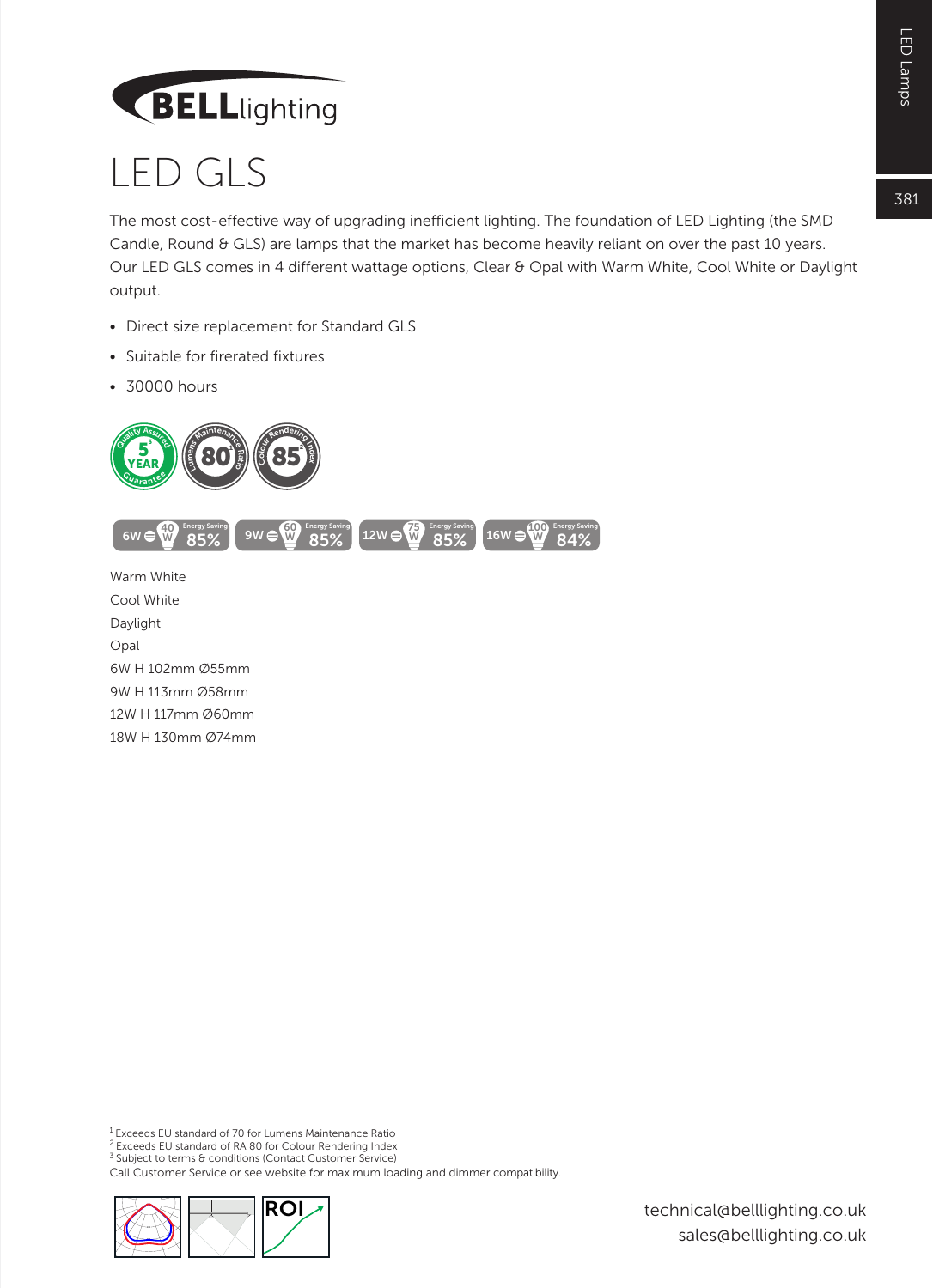#### BELLlighting

#### LED GLS Non Dimmable

| Code         | Lamp Type                     | <b>CCT</b> | Lm   | Dim     | V   | Hours |  |  |  |  |  |
|--------------|-------------------------------|------------|------|---------|-----|-------|--|--|--|--|--|
| Non Dimmable |                               |            |      |         |     |       |  |  |  |  |  |
| 05116        | 6W LED GLS Opal Non Dim - BC  | 2700K      | 470  | Non Dim | 240 | 30000 |  |  |  |  |  |
| 05117        | 6W LED GLS Opal Non Dim - ES  | 2700K      | 470  | Non Dim | 240 | 30000 |  |  |  |  |  |
| 05118        | 6W LED GLS Opal Non Dim - BC  | 4000K      | 470  | Non Dim | 240 | 30000 |  |  |  |  |  |
| 05119        | 6W LED GLS Opal Non Dim - ES  | 4000K      | 470  | Non Dim | 240 | 30000 |  |  |  |  |  |
| 60185        | 6W LED GLS Opal Non Dim - ES  | 6000K      | 470  | Non Dim | 240 | 30000 |  |  |  |  |  |
| 05719        | 9W LED GLS Opal Non Dim - BC  | 2700K      | 810  | Non Dim | 240 | 30000 |  |  |  |  |  |
| 05720        | 9W LED GLS Opal Non Dim - ES  | 2700K      | 810  | Non Dim | 240 | 30000 |  |  |  |  |  |
| 05724        | 9W LED GLS Opal Non Dim - BC  | 4000K      | 810  | Non Dim | 240 | 30000 |  |  |  |  |  |
| 05725        | 9W LED GLS Opal Non Dim - ES  | 4000K      | 810  | Non Dim | 240 | 30000 |  |  |  |  |  |
| 60186        | 9W LED GLS Opal Non Dim - ES  | 6000K      | 810  | Non Dim | 240 | 30000 |  |  |  |  |  |
| 60170        | 12W LED GLS Opal Non Dim - BC | 2700K      | 1110 | Non Dim | 240 | 30000 |  |  |  |  |  |
| 60171        | 12W LED GLS Opal Non Dim - ES | 2700K      | 1110 | Non Dim | 240 | 30000 |  |  |  |  |  |
| 60172        | 12W LED GLS Opal Non Dim - BC | 4000K      | 1110 | Non Dim | 240 | 30000 |  |  |  |  |  |
| 60173        | 12W LED GLS Opal Non Dim - ES | 4000K      | 1110 | Non Dim | 240 | 30000 |  |  |  |  |  |
| 05625        | 16W LED GLS Opal Non Dim - BC | 2700K      | 1600 | Non Dim | 240 | 30000 |  |  |  |  |  |
| 05626        | 16W LED GLS Opal Non Dim - ES | 2700K      | 1600 | Non Dim | 240 | 30000 |  |  |  |  |  |
| 05627        | 16W LED GLS Opal Non Dim - BC | 4000K      | 1600 | Non Dim | 240 | 30000 |  |  |  |  |  |
| 05628        | 16W LED GLS Opal Non Dim - ES | 4000K      | 1600 | Non Dim | 240 | 30000 |  |  |  |  |  |
| 60187        | 16W LED GLS Opal Non Dim - ES | 6000K      | 1600 | Non Dim | 240 | 30000 |  |  |  |  |  |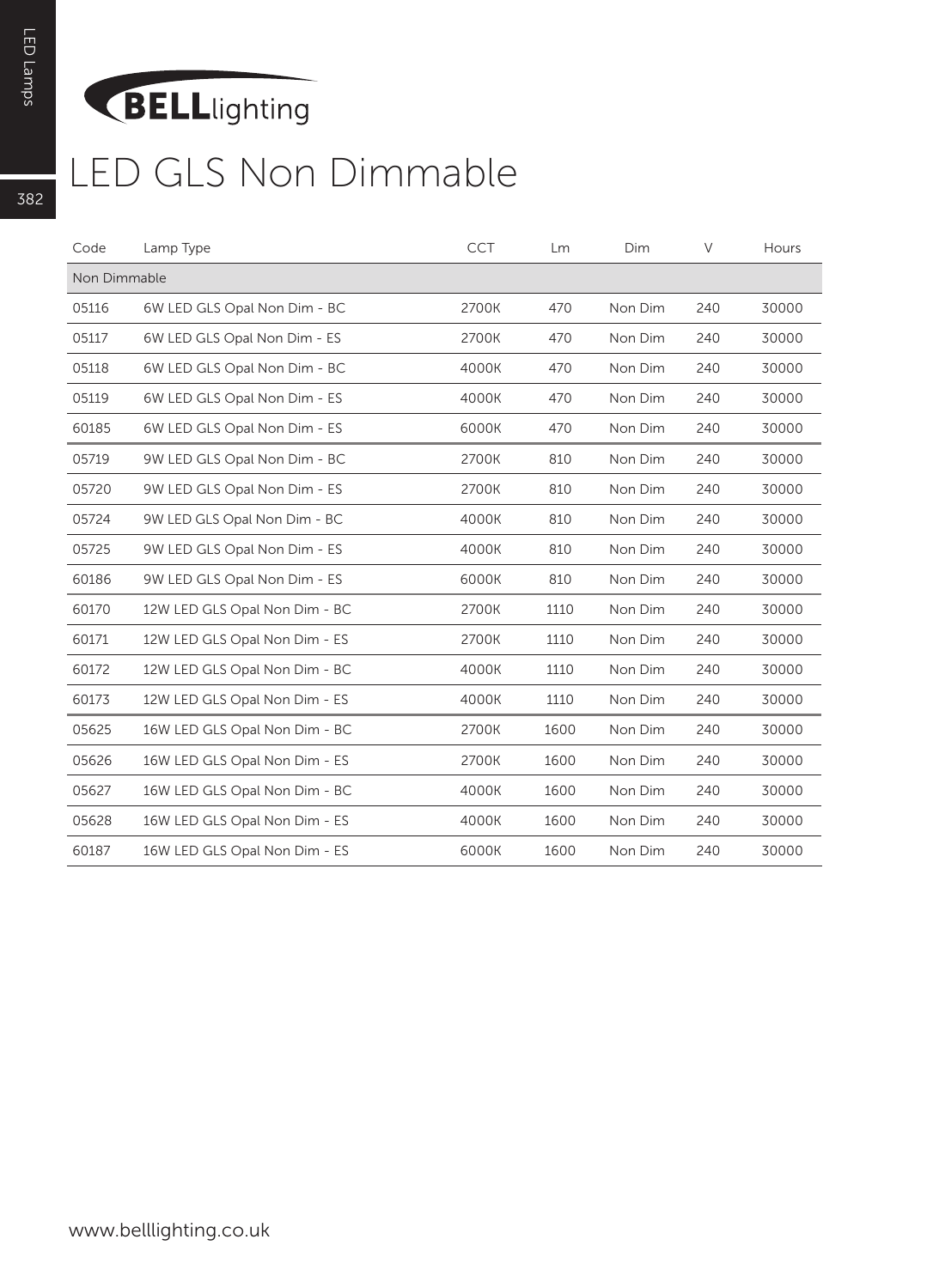# BELLlighting LED GLS Dimmable

| Code     | Lamp Type                      | <b>CCT</b> | Lm   | Dim | V   | Hours |  |  |  |  |
|----------|--------------------------------|------------|------|-----|-----|-------|--|--|--|--|
| Dimmable |                                |            |      |     |     |       |  |  |  |  |
| 05179    | 6W LED Dimmable GLS Opal - BC  | 2700K      | 470  | Dim | 240 | 30000 |  |  |  |  |
| 05181    | 6W LED Dimmable GLS Opal - ES  | 2700K      | 470  | Dim | 240 | 30000 |  |  |  |  |
| 05182    | 6W LED Dimmable GLS Opal - BC  | 4000K      | 470  | Dim | 240 | 30000 |  |  |  |  |
| 05183    | 6W LED Dimmable GLS Opal - ES  | 4000K      | 470  | Dim | 240 | 30000 |  |  |  |  |
| 60188    | 6W LED Dimmable GLS Opal - ES  | 6000K      | 470  | Dim | 240 | 30000 |  |  |  |  |
| 05616    | 9W LED Dimmable GLS Opal - BC  | 2700K      | 810  | Dim | 240 | 30000 |  |  |  |  |
| 05617    | 9W LED Dimmable GLS Opal - ES  | 2700K      | 810  | Dim | 240 | 30000 |  |  |  |  |
| 05618    | 9W LED Dimmable GLS Opal - BC  | 4000K      | 810  | Dim | 240 | 30000 |  |  |  |  |
| 05619    | 9W LED Dimmable GLS Opal - ES  | 4000K      | 810  | Dim | 240 | 30000 |  |  |  |  |
| 60189    | 9W LED Dimmable GLS Opal - ES  | 6000K      | 810  | Dim | 240 | 30000 |  |  |  |  |
| 60174    | 12W LED Dimmable GLS Opal - BC | 2700K      | 1110 | Dim | 240 | 30000 |  |  |  |  |
| 60175    | 12W LED Dimmable GLS Opal - ES | 2700K      | 1110 | Dim | 240 | 30000 |  |  |  |  |
| 60176    | 12W LED Dimmable GLS Opal - BC | 4000K      | 1110 | Dim | 240 | 30000 |  |  |  |  |
| 60177    | 12W LED Dimmable GLS Opal - ES | 4000K      | 1110 | Dim | 240 | 30000 |  |  |  |  |
| 05633    | 16W LED Dimmable GLS Opal - BC | 2700K      | 1600 | Dim | 240 | 30000 |  |  |  |  |
| 05634    | 16W LED Dimmable GLS Opal - ES | 2700K      | 1600 | Dim | 240 | 30000 |  |  |  |  |
| 05635    | 16W LED Dimmable GLS Opal - BC | 4000K      | 1600 | Dim | 240 | 30000 |  |  |  |  |
| 05636    | 16W LED Dimmable GLS Opal - ES | 4000K      | 1600 | Dim | 240 | 30000 |  |  |  |  |
| 60190    | 16W LED Dimmable GLS Opal - ES | 6000K      | 1600 | Dim | 240 | 30000 |  |  |  |  |

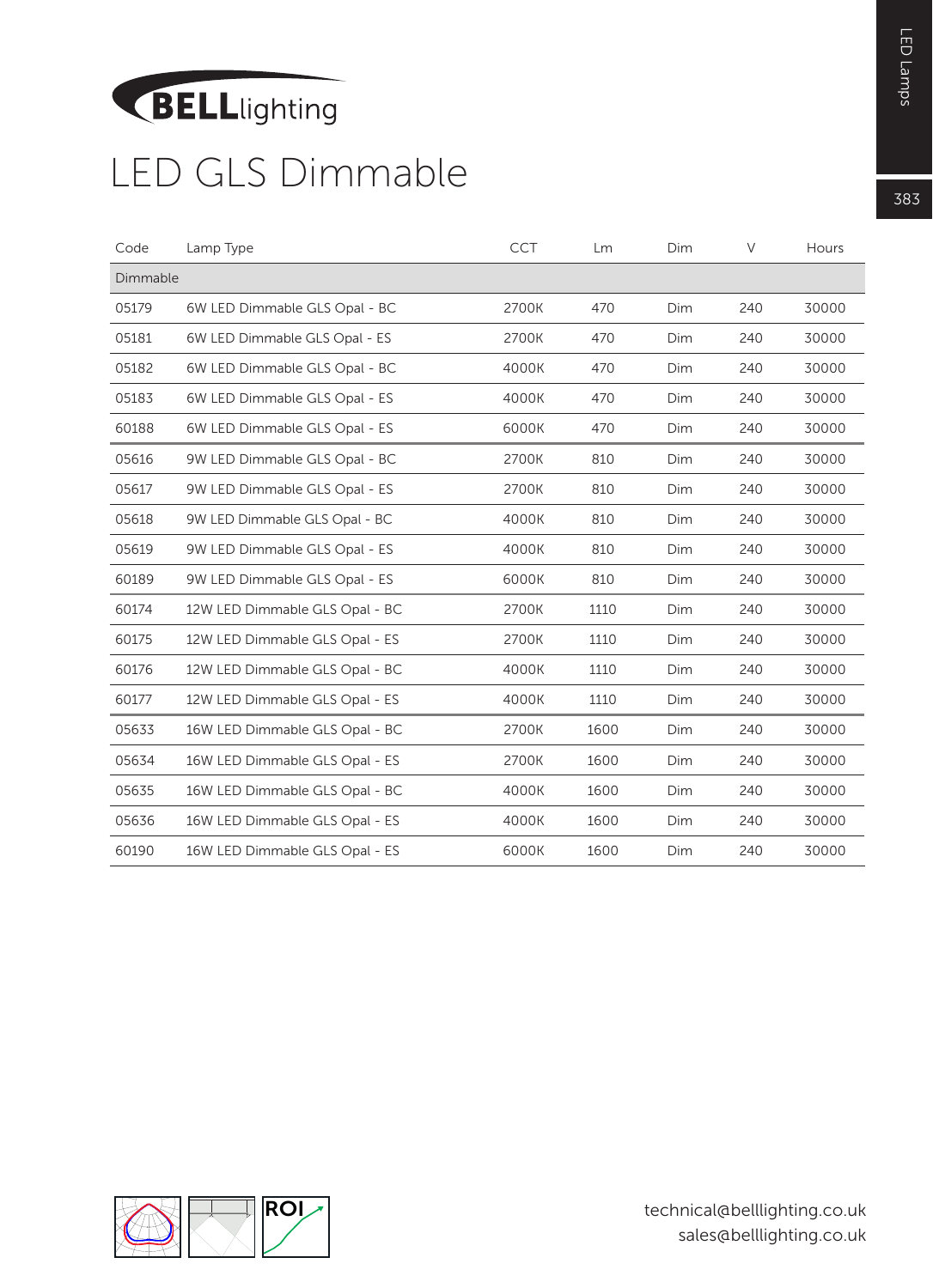